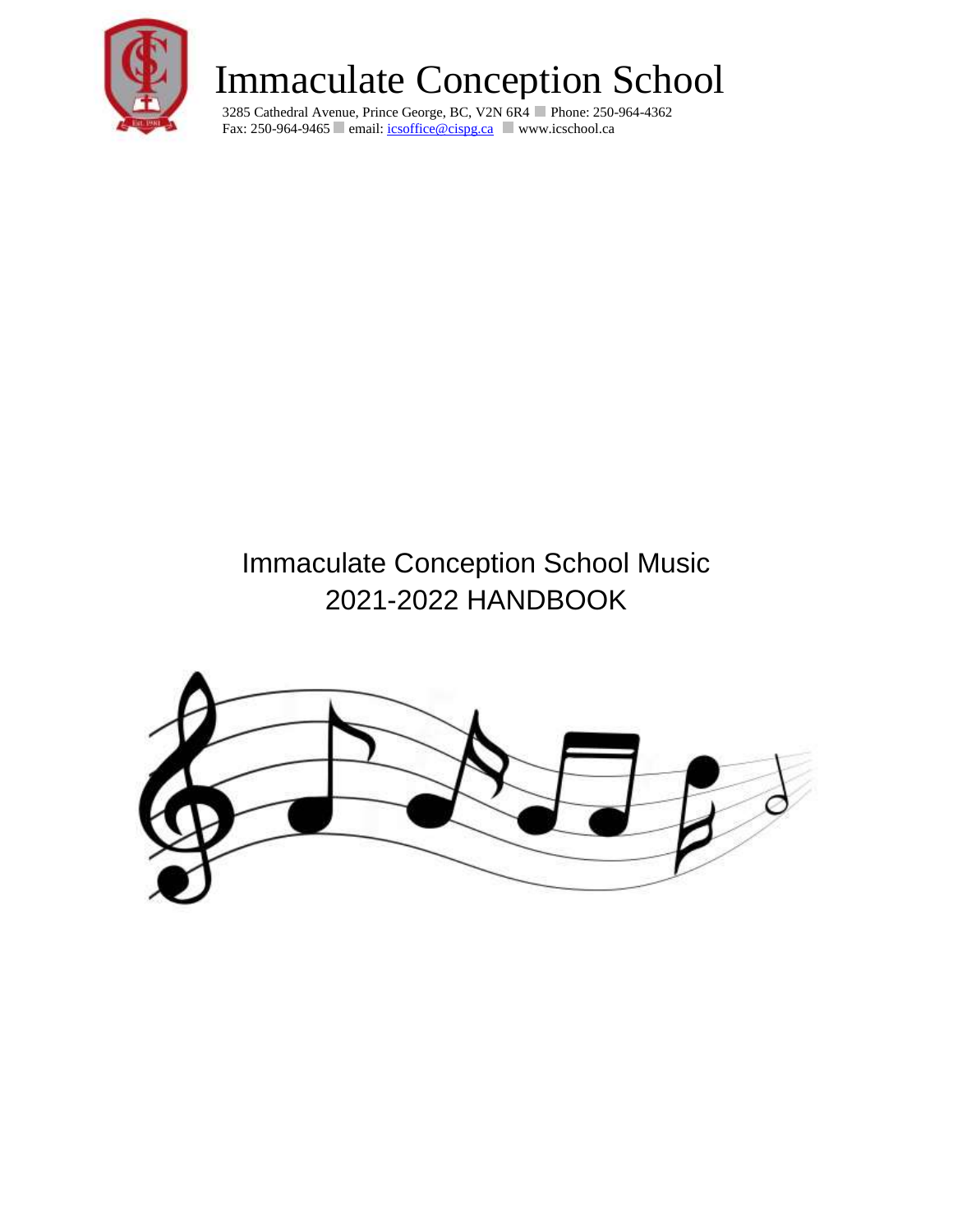

3285 Cathedral Avenue, Prince George, BC, V2N 6R4 Phone: 250-964-4362 Fax: 250-964-9465 email: *icsoffice@cispg.ca* www.icschool.ca



### **Immaculate Conception Music Handbook**

### **Contents:**

| Welcome!                      | 3  |
|-------------------------------|----|
| <b>Student Expectations</b>   | 4  |
| <b>CLASS RULES</b>            | 4  |
| <b>KINDERGARTEN - GRADE 2</b> | 5  |
| <b>GRADE 3 - 5</b>            | 6  |
| <b>GRADE 6 - 7</b>            | 8  |
| <b>Extra Curricular</b>       | 10 |
| Contacts                      | 11 |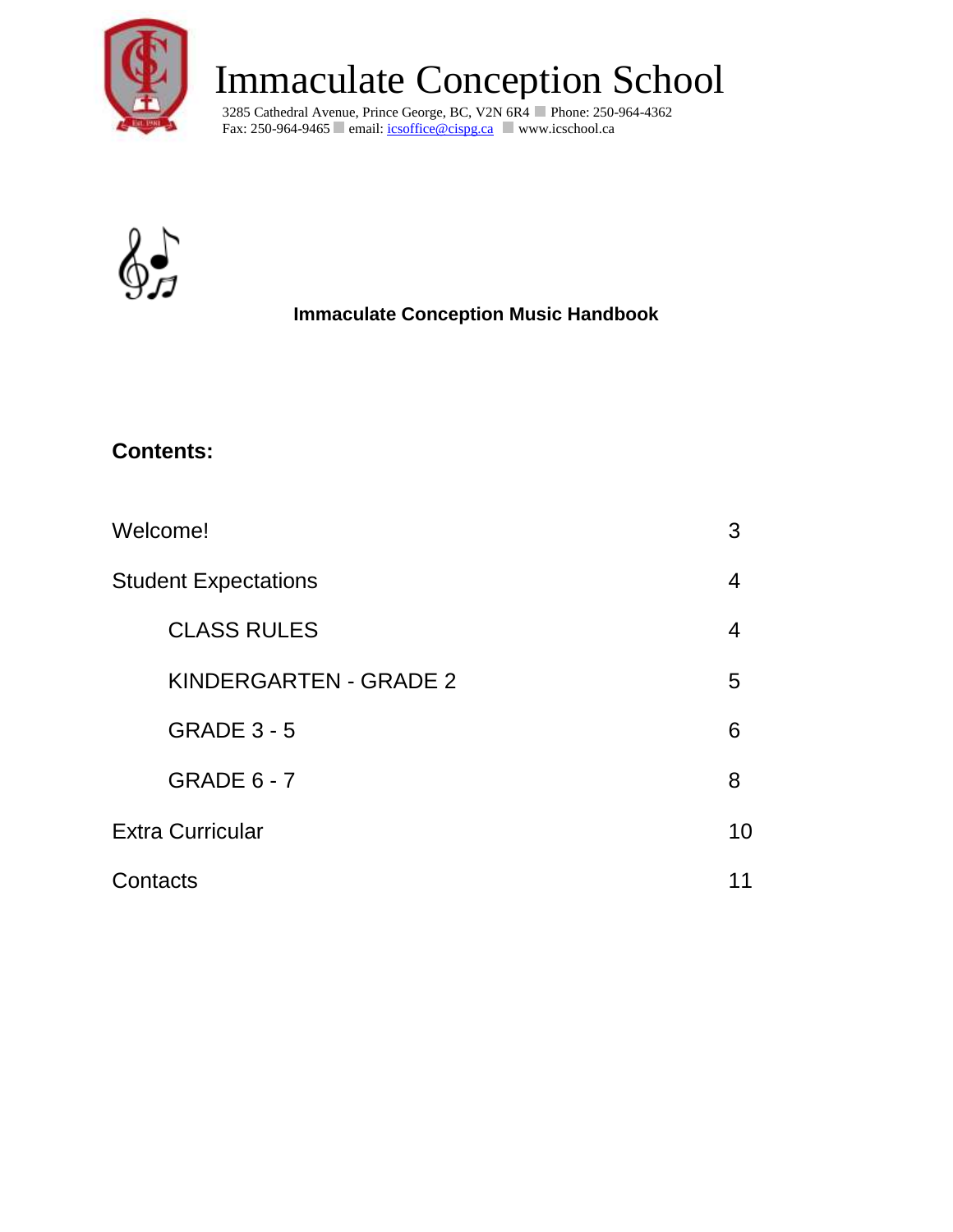

3285 Cathedral Avenue, Prince George, BC, V2N 6R4 Phone: 250-964-4362 Fax: 250-964-9465 email: *icsoffice@cispg.ca* www.icschool.ca

Mrs. C. Ceaser



cceaser@cispg.ca September, 2021

Dear Students and Parents,

 Welcome to IC music. I am so excited to be your music teacher again this year! There is so much musical learning and growing that we have been working on, and I am looking forward to continuing all of that with you.

This year will hopefully be a bit more normal than last year, but things are still subject to change. In our music classes we will be following guidelines from the ministry, school, and BC Music Educators Association to make sure that we are safe while we learn music. This handbook has been created to explain and define this year's expectations for students and parents so you can get right to enjoying music. Please read this handbook carefully.

Music classes will be on **Mondays** and **Wednesdays**. Please feel free to contact me throughout the year with any questions or concerns you may have.

Sincerely,

Mrs. Ceaser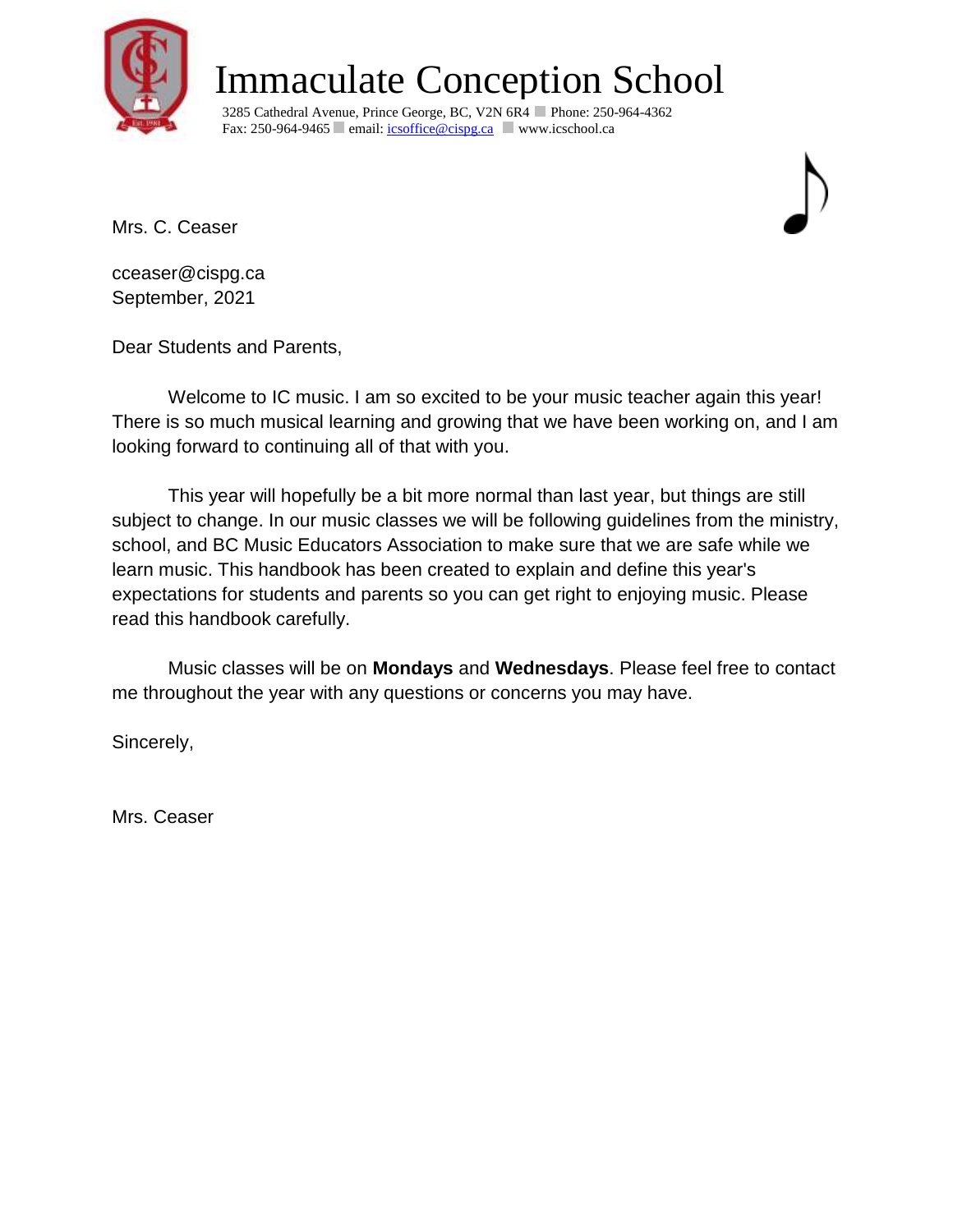

3285 Cathedral Avenue, Prince George, BC, V2N 6R4 Phone: 250-964-4362 Fax: 250-964-9465 email: *icsoffice@cispg.ca* www.icschool.ca

### **Student Expectations**

CLASS RULES

Rules: #1 Listen and Follow Directions

#2 Raise your Hand

#3 Be Nice

If these rules are not followed, the following consequences will occur. If a student continues the behaviour after the first warning, they will be given a time out. If the behaviour continues a third time then parents will be contacted.

Consequences: #1 Warning

#2 Time Out

#3 Parents contacted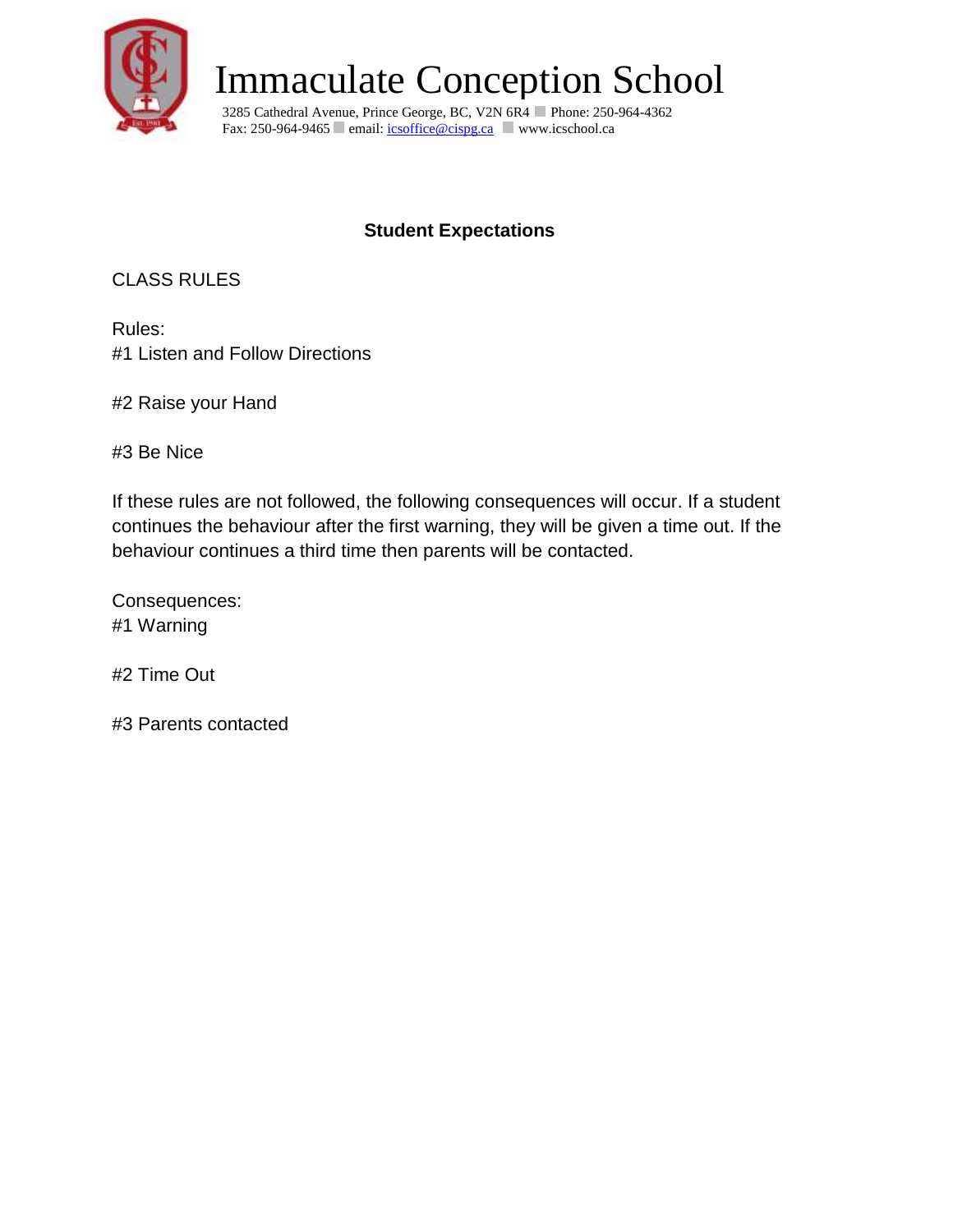

3285 Cathedral Avenue, Prince George, BC, V2N 6R4 Phone: 250-964-4362 Fax: 250-964-9465 email: [icsoffice@cispg.ca](mailto:icsoffice@cispg.ca) www.icschool.ca



KINDERGARTEN, GRADE 1, GRADE 2

- Students will be expected to wash or sanitize their hands before and after each music class, and before and after playing instruments.
- Students will be sharing instruments, or items in class, and singing, based on current guidelines from the ministry and the BC Music Educators Association.
- Music is so important for mental health, stress relief, and self expression. **Please encourage music at home** through singing, individual instruments and/or lessons.
- **Please email me** throughout the year if you have any questions or concerns.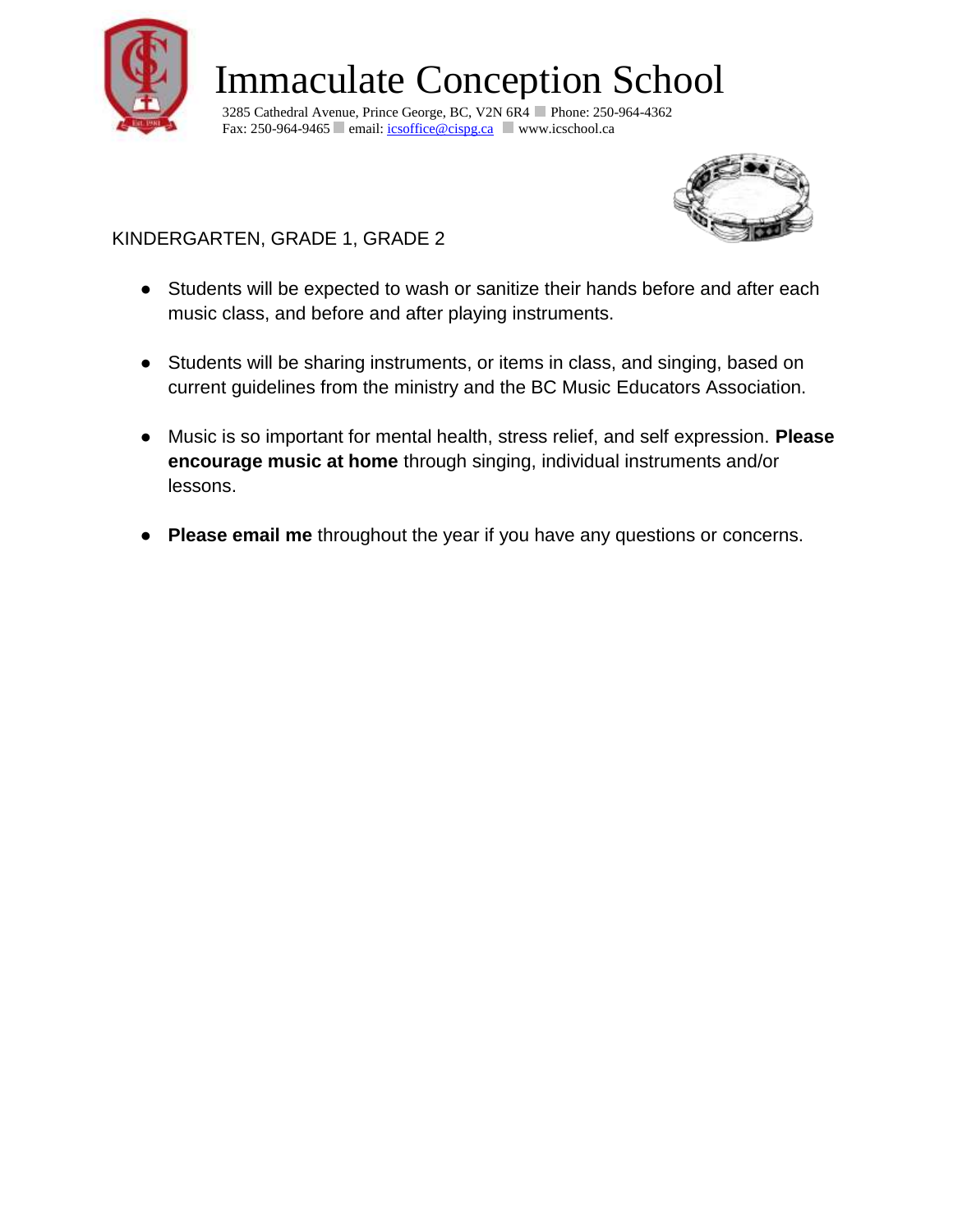

3285 Cathedral Avenue, Prince George, BC, V2N 6R4 Phone: 250-964-4362 Fax: 250-964-9465 email:  $\frac{\text{icsoffice@cispc.a}}{\text{cosopc.a}}$  www.icschool.ca



GRADE 3, 4, 5

- Students will be expected to wash or sanitize their hands before and after each music class, and before and after playing instruments.
- Students will be sharing instruments, or items in class, and singing, based on current guidelines from the ministry and the BC Music Educators Association.
- Grades 4 and 5 will most likely begin using **recorders on September 29th (Grade 3 will start recorders in January). If you bought one from the school, it will be given to you in class.**
- Recorders should be ordered through the school office so that they are the same, which gives our classes a unified sound. They are \$7 and part of the school fees. However, you are permitted to bring a different recorder from home, as long as it is a soprano recorder, with German style fingering.



- **Recorders must be in a case/bag** when travelling to and from class. The **student's name needs to be clearly written on the bag**.
- **Recorders should live in a student's backpack**. They come out to practice or rehearse in class and then immediately return to the backpack. This helps to ensure that recorders are not lost or forgotten.
- Recorders should be wiped down every day after playing, and **thoroughly cleaned each week, on Wednesday evening**, after music class that day.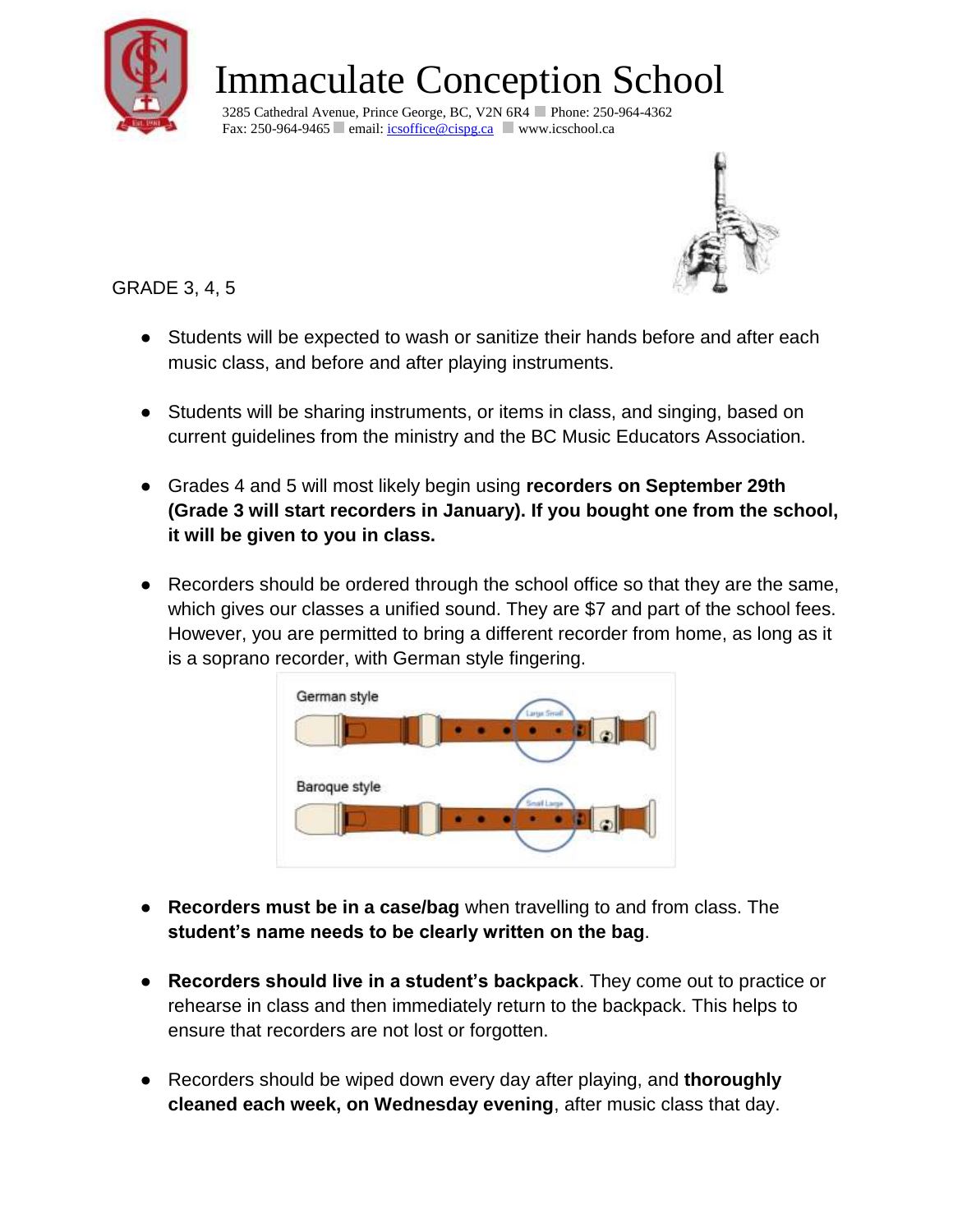

3285 Cathedral Avenue, Prince George, BC, V2N 6R4 Phone: 250-964-4362 Fax: 250-964-9465 email: *icsoffice@cispg.ca* www.icschool.ca

Recorders can be washed with water and soap, and can even be put in the dishwasher.

- **Recorder Testing**: Testing will be done digitally using video recordings. Students have the option of filming themselves at home, before the test date, or being filmed by a partner at school. These will be submitted and marked through google classroom. Students are welcome to re-do video tests from home, after they have practiced.
- **Follow the google classroom weekly** for assignments, tests and updates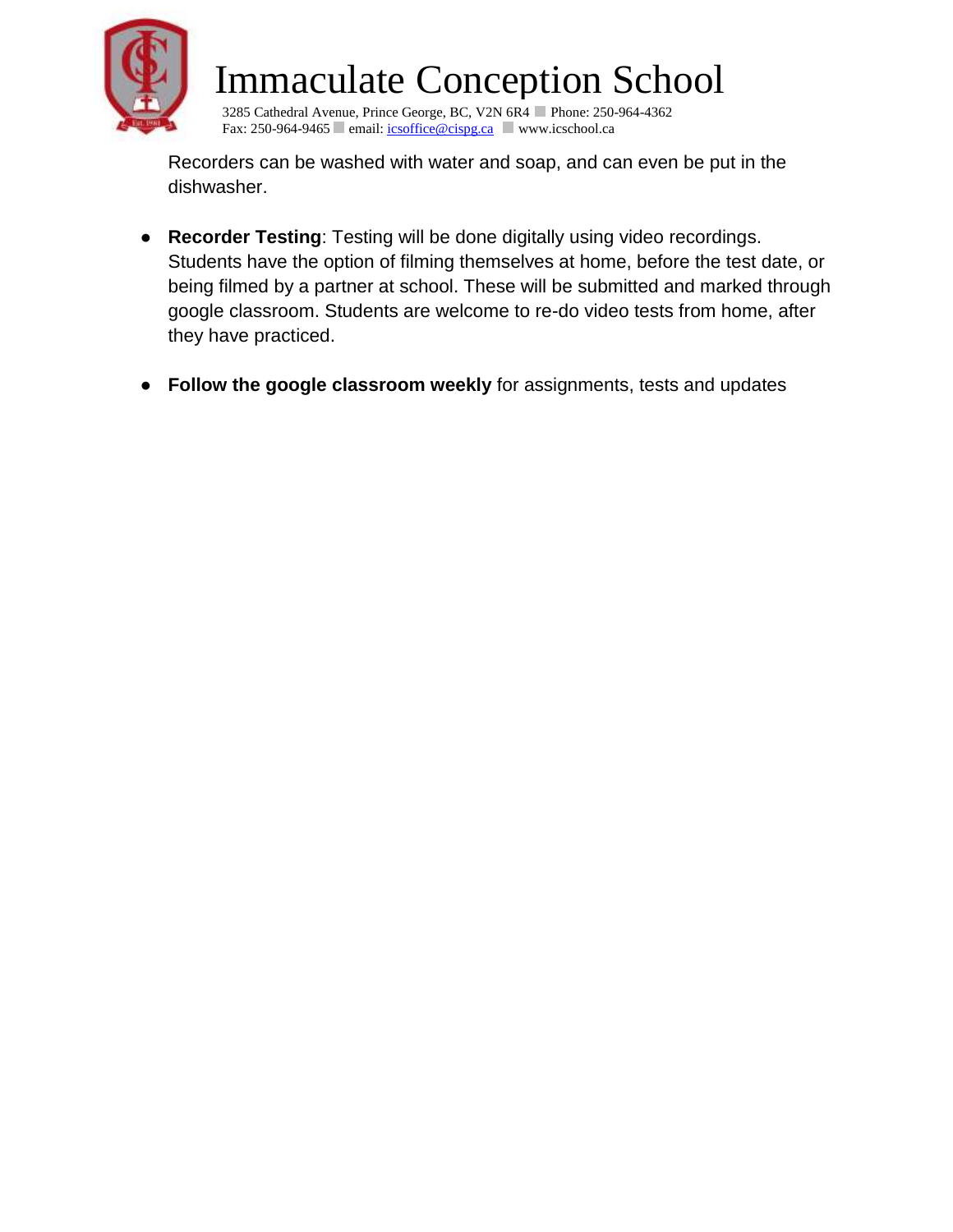

3285 Cathedral Avenue, Prince George, BC, V2N 6R4 Phone: 250-964-4362 Fax: 250-964-9465 email:  $\frac{\text{icsoffice@cispc.a}}{\text{cosopc.a}}$  www.icschool.ca



GRADE 6 and 7

- Students will be expected to wash or sanitize their hands before and after each music class, and before and after playing instruments.
- Students will be sharing instruments, or items in class, and singing, based on current guidelines from the ministry and the BC Music Educators Association.
- **Ukulele will begin September 18th**
- Each student will be assigned a ukulele in class. This ukulele will be shared with one other person in the opposite class within gr 6/7. Students are welcome to bring their own ukuleles from home, and this is completely optional. If you bring your own, you are responsible for the care of your instrument and you will not be permitted to share with another student. A purchasing guide is included below.
- There will be the option of **borrowing a ukulele from the library** this year, just for grades 6 and 7. This process will be the same as borrowing a book. There will be a fee if items are lost or damaged. Students are not allowed to tune the borrowed ukuleles until instructed in class (see next bullet). I will happily tune the ukulele before it goes home, just bring it to me once you have borrowed it from the library.
- **Ukulele tuning** will be taught in class. Students are not permitted to tune school ukuleles until they have permission from me. Students are permitted to tune ukuleles they have brought from home, but are also welcome to ask for help from me.
- **Ukulele tests**: Testing will be done digitally using video recordings. Students have the option of filming themselves at home, before the test date, or being filmed by a partner at school. These will be submitted and marked through google classroom. Students are welcome to re-do individual tests by filming themselves at home. A group re-do may be possible in class, just ask.
- **Follow the google classroom weekly** for assignments, tests and updates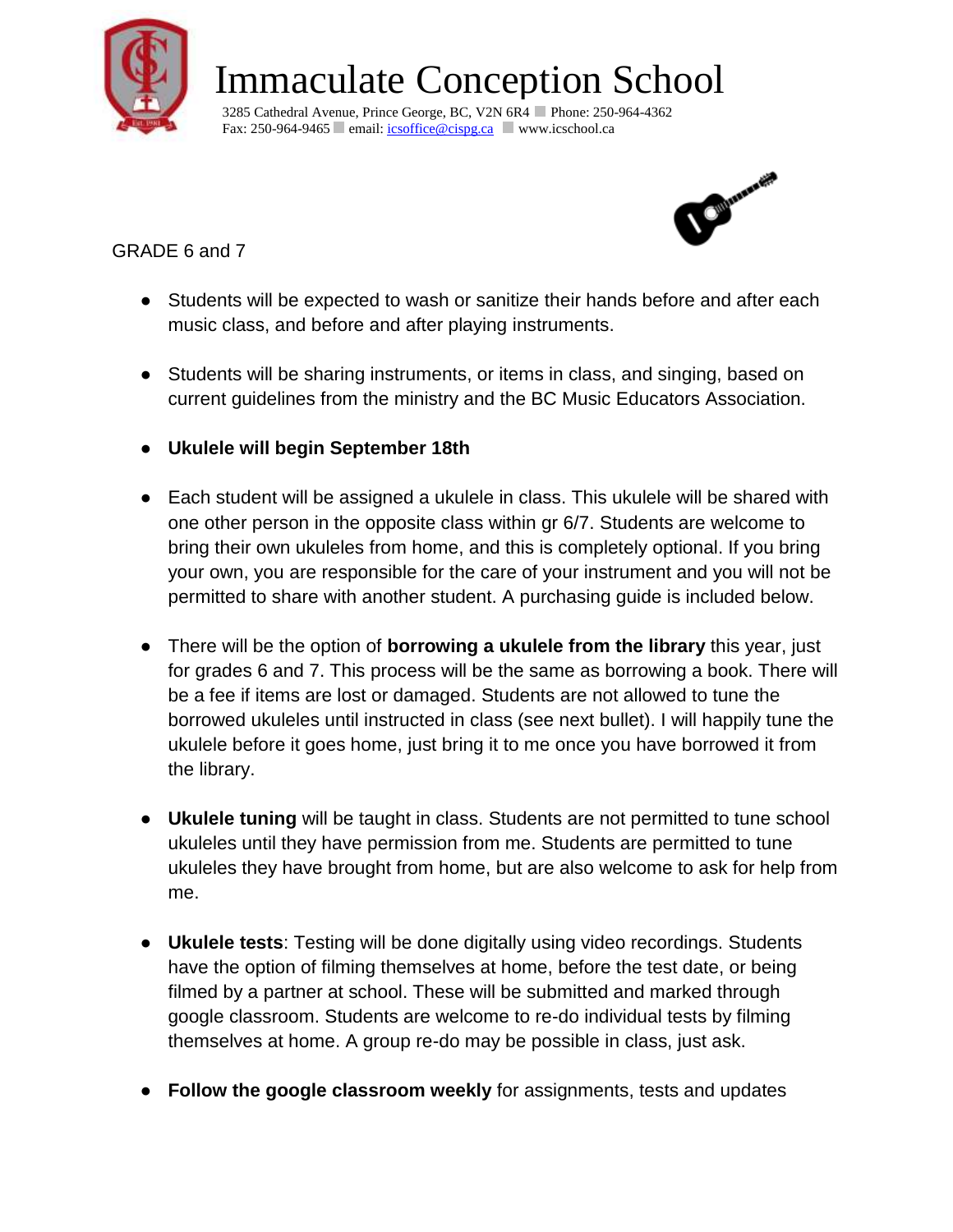

3285 Cathedral Avenue, Prince George, BC, V2N 6R4 Phone: 250-964-4362 Fax: 250-964-9465 email: *icsoffice@cispg.ca* www.icschool.ca

- *If* you choose to buy your own ukulele, which is not required, I recommend one of the following options:
	- Denver Soprano Ukulele "Duke" \$47.99 from Long and McQuade
	- Kala Soprano Ukulele "KA-15S" \$86.99 from Long and McQuade
	- You may wish to buy one from other suppliers. If so, I'd like to recommend the following criteria:
		- Wood, not plastic wherever possible
		- Make sure the tuning pegs have gears, otherwise the tension from the strings causes them to immediately turn back out of tune
		- Purchase your musical instrument from a *music store*. (Not costco or Amazon)
		- If you are looking to purchase, I'm happy to help. Please contact me.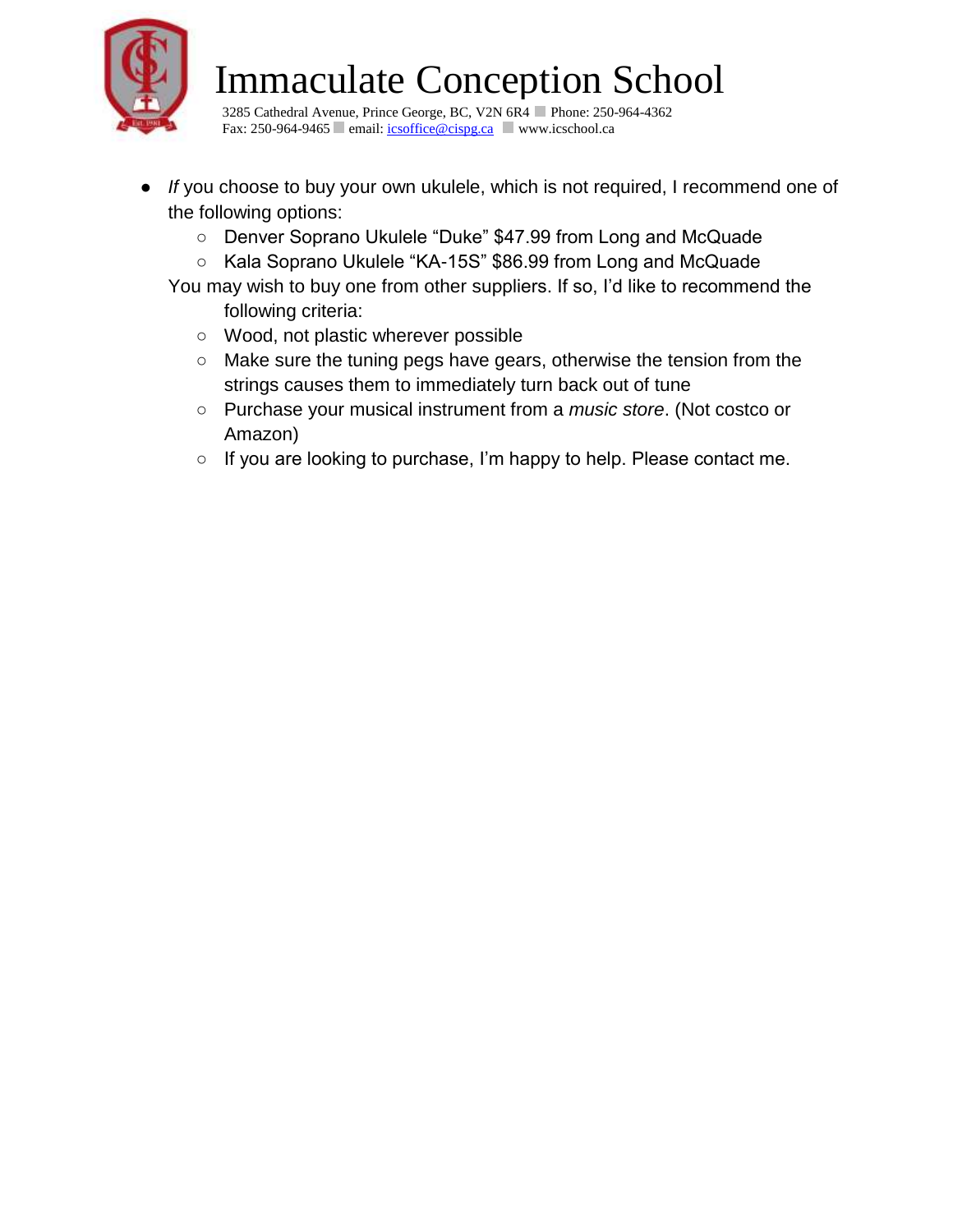

3285 Cathedral Avenue, Prince George, BC, V2N 6R4 Phone: 250-964-4362 Fax: 250-964-9465 email: *icsoffice@cispg.ca* www.icschool.ca

### **Extra Curricular**



#### CHOIR

Choir will be continued this year, and will take place at lunch time on Mondays. Choir will be more of a commitment this year, and students are expected to continue rehearsals and performances for the time they have signed up for. Students can choose to commit to Remembrance Day and Christmas choir from **September-December**, and/or you can choose to commit to **January-June**. The start date will be announced to students as soon as possible.



#### MUSICAL THEATRE

I am pleased to announce that musical theatre will be reopening this year with Aladdin Jr. Musical Theatre class is open to students in grades 5, 6 and 7. I am especially pleased to announce that it will now take place during the school day. Class will be on Wednesdays from 12:30-1:30, which is over the lunch recess period and half an hour afterwards.

Students who will be in grade 5-7, who are interested, will need to commit to Wednesdays at lunch recess, potential Saturday mornings in April and May, and our Wednesday and Thursday performances in May. Students are requested to bring a change of comfortable clothes (such as P.E strip) and a water bottle to classes.